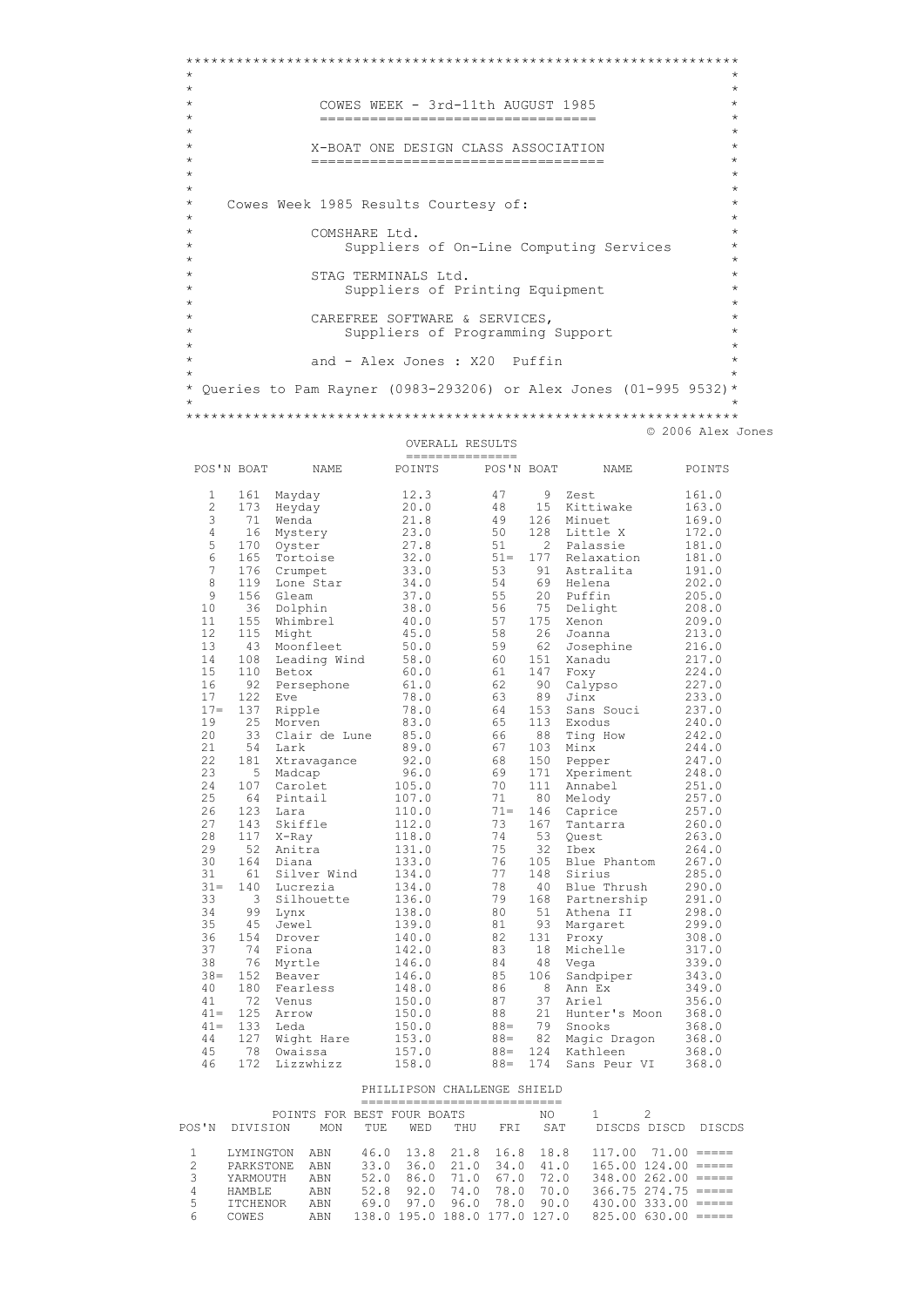| COWES                                                                                                                                                                                                                                                                                                                                                                                        |   |       |                       |                                                                    |   |                                                                                                      |                 |           |                             |                |
|----------------------------------------------------------------------------------------------------------------------------------------------------------------------------------------------------------------------------------------------------------------------------------------------------------------------------------------------------------------------------------------------|---|-------|-----------------------|--------------------------------------------------------------------|---|------------------------------------------------------------------------------------------------------|-----------------|-----------|-----------------------------|----------------|
| $\qquad \qquad \displaystyle =\qquad \qquad \displaystyle =\qquad \qquad$                                                                                                                                                                                                                                                                                                                    |   |       |                       | *********************                                              |   |                                                                                                      |                 |           |                             |                |
|                                                                                                                                                                                                                                                                                                                                                                                              |   |       |                       | POINTS RACES<br>$\star$                                            |   | POINTS TOTALS                                                                                        |                 |           |                             |                |
| PROVISIONAL OR FINAL F F *                                                                                                                                                                                                                                                                                                                                                                   |   |       |                       |                                                                    |   | $\mathbf{1}$<br>2<br>NO                                                                              | POSITION        |           |                             |                |
|                                                                                                                                                                                                                                                                                                                                                                                              | 3 | $4 *$ | 5.<br>6               | SA SU * MO TU WE TH FR SA * SU<br>8<br>$910 * 11$<br>7             |   | DIS- DIS-<br>DIS-<br>CARDS CARD<br>CARDS                                                             | LIST            |           |                             |                |
| BOAT<br>NAME                                                                                                                                                                                                                                                                                                                                                                                 |   |       |                       |                                                                    |   |                                                                                                      | POS'N BOAT      |           | NAME                        | POINTS         |
| 2 Palassie                                                                                                                                                                                                                                                                                                                                                                                   |   |       |                       | 25 AB * AB 40 49 65 52 40 * ==                                     |   | $246.0$ 181.0 $====$                                                                                 | 1               |           | 117 X-Ray                   | 118.0          |
| 20 Puffin                                                                                                                                                                                                                                                                                                                                                                                    |   |       |                       | RE AB * AB 60 59 54 51 41 * NS                                     |   | $265.0205.0 == ==$                                                                                   | 2               | 128       | Little X                    | 172.0          |
| 21 Hunter's Moon                                                                                                                                                                                                                                                                                                                                                                             |   |       |                       | NS AB * AB NS NS NS NS NS * NS                                     |   | $460.0$ 368.0 =====                                                                                  | 3               | 2         | Palassie                    | 181.0          |
| 32 Ibex                                                                                                                                                                                                                                                                                                                                                                                      |   |       |                       |                                                                    |   | ND AB * AB 59 56 57 == == * == 356.0 264.0 =====                                                     | 4               | 20        | Puffin                      | 205.0          |
| 51 Athena II                                                                                                                                                                                                                                                                                                                                                                                 |   |       |                       |                                                                    |   | NS AB * AB RE RE NS $41 == * == 390.0298.0 == ==$                                                    | 5               | 175       | Xenon                       | 209.0          |
| 79 Snooks                                                                                                                                                                                                                                                                                                                                                                                    |   |       |                       |                                                                    |   | RE AB * AB == == == == NS * NS $460.0$ 368.0 =====                                                   | 6               | 90        | Calypso                     | 227.0          |
| 90 Calypso                                                                                                                                                                                                                                                                                                                                                                                   |   |       |                       |                                                                    |   | NS AB * AB 47 55 DQ 62 RE * NS 316.0 227.0 =====                                                     | 7               | 150       | Pepper                      | 247.0          |
| $117$ X-Ray                                                                                                                                                                                                                                                                                                                                                                                  |   |       |                       | ND AB $\star$ AB 3 RE 26 DQ 8 $\star$ NS                           |   | $201.0$ 118.0 =====                                                                                  | 8               | 146       | Caprice                     | 257.0          |
| 128 Little X                                                                                                                                                                                                                                                                                                                                                                                 |   |       |                       |                                                                    |   | 20 AB * AB 48 38 51 48 38 * NS 223.0 172.0 =====<br>RE AB * AB RE 60 63 50 NS * NS 349.0 257.0 ===== | 9<br>10         | 32<br>168 | Ibex                        | 264.0<br>291.0 |
| 146 Caprice<br>150 Pepper                                                                                                                                                                                                                                                                                                                                                                    |   |       |                       |                                                                    |   | RE AB * AB 66 62 NS 56 RE * NS 339.0 247.0 =====                                                     | 11              |           | Partnership<br>51 Athena II | 298.0          |
| 168 Partnership                                                                                                                                                                                                                                                                                                                                                                              |   |       |                       | RE AB * AB DQ RE ND 38 NS * NS                                     |   | $384.0 291.0 == ==$                                                                                  | 12              | 21        | Hunter's Moon               | 368.0          |
| 175 Xenon                                                                                                                                                                                                                                                                                                                                                                                    |   |       |                       | RE AB * AB 64 53 61 53 42 * NS                                     |   | $273.0209.0 == ==$                                                                                   | $12 =$          | 79        | Snooks                      | 368.0          |
|                                                                                                                                                                                                                                                                                                                                                                                              |   |       |                       | *********************                                              |   |                                                                                                      |                 |           |                             |                |
| HAMBLE                                                                                                                                                                                                                                                                                                                                                                                       |   |       |                       |                                                                    |   |                                                                                                      |                 |           |                             |                |
| $\frac{1}{1} \frac{1}{1} \frac{1}{1} \frac{1}{1} \frac{1}{1} \frac{1}{1} \frac{1}{1} \frac{1}{1} \frac{1}{1} \frac{1}{1} \frac{1}{1} \frac{1}{1} \frac{1}{1} \frac{1}{1} \frac{1}{1} \frac{1}{1} \frac{1}{1} \frac{1}{1} \frac{1}{1} \frac{1}{1} \frac{1}{1} \frac{1}{1} \frac{1}{1} \frac{1}{1} \frac{1}{1} \frac{1}{1} \frac{1}{1} \frac{1}{1} \frac{1}{1} \frac{1}{1} \frac{1}{1} \frac{$ |   |       |                       | *********************                                              |   |                                                                                                      |                 |           |                             |                |
|                                                                                                                                                                                                                                                                                                                                                                                              |   |       | $^\star$<br>POINTS    | RACES<br>$^{\star}$                                                |   | POINTS TOTALS                                                                                        |                 |           |                             |                |
| PROVISIONAL OR FINAL F F *                                                                                                                                                                                                                                                                                                                                                                   |   |       | $\mathbf F$<br>F<br>F | $F$ $F$ $F$ $*$                                                    | F | NO<br>$\mathbf{1}$<br>2                                                                              | POSITION        |           |                             |                |
|                                                                                                                                                                                                                                                                                                                                                                                              |   |       |                       | SA SU * MO TU WE TH FR SA * SU                                     |   | DIS-<br>DIS-<br>DIS-<br>CARDS CARD                                                                   | LIST            |           |                             |                |
| BOAT<br>NAME                                                                                                                                                                                                                                                                                                                                                                                 | 3 | $4 *$ | 5<br>6                | 7 8<br>$9\ 10 \ * \ 11$                                            |   | CARDS                                                                                                | POS'N BOAT      |           | NAME                        | POINTS         |
| 8 Ann Ex                                                                                                                                                                                                                                                                                                                                                                                     |   |       |                       | ND AB $*$ AB ND ND NS NS NS $* ==$                                 |   | $441.0$ 349.0 =====                                                                                  | $\mathbf{1}$    | 71        | Wenda                       | 21.8           |
| 33 Clair de Lune                                                                                                                                                                                                                                                                                                                                                                             |   |       |                       |                                                                    |   | RE AB * AB 22 36 13 20 30 * == 121.0 85.0 =====                                                      | 2               | 33        | Clair de Lune               | 85.0           |
| 37 Ariel                                                                                                                                                                                                                                                                                                                                                                                     |   |       |                       | NS AB * AB NS NS ND NS NS * NS                                     |   | $448.0$ 356.0 =====                                                                                  | 3               | 54        | Lark                        | 89.0           |
| 53 Quest                                                                                                                                                                                                                                                                                                                                                                                     |   |       |                       |                                                                    |   | RE AB * AB 61 RE 64 RE RE * == 344.0 263.0 =====                                                     | 4               | 143       | Skiffle                     | 112.0          |
| 54 Lark                                                                                                                                                                                                                                                                                                                                                                                      |   |       |                       | RE AB * AB 20 26 27 37 16 * == 126.0                               |   | $89.0$ =====                                                                                         | 5               | 152       | Beaver                      | 146.0          |
| 62 Josephine                                                                                                                                                                                                                                                                                                                                                                                 |   |       |                       |                                                                    |   | NS AB * AB 10 34 RE NS == * == 308.0 216.0 =====                                                     | 6               | 127       | Wight Hare                  | 153.0          |
| 71 Wenda                                                                                                                                                                                                                                                                                                                                                                                     |   |       | 1 10 16<br>6 AB * AB  | 7 4 * NS                                                           |   | 37.8<br>$21.8$ =====                                                                                 | 7               | 172       | Lizzwhizz                   | 158.0          |
| 82 Magic Dragon                                                                                                                                                                                                                                                                                                                                                                              |   |       |                       |                                                                    |   | $==$ AB * AB NS NS NS NS NS * == 460.0 368.0 =====                                                   | 8               | 91        | Astralita                   | 191.0          |
| 88 Ting How                                                                                                                                                                                                                                                                                                                                                                                  |   |       |                       | 16 AB * AB 45 33 DQ ND NS * NS                                     |   | $334.0$ $242.0$ =====                                                                                | 9               | 62        | Josephine                   | 216.0          |
| 91 Astralita<br>105 Blue Phantom                                                                                                                                                                                                                                                                                                                                                             |   |       |                       | == AB * AB 29 RE 18 NS RE * ==<br>$==$ AB * AB 65 RE 66 55 NS * NS |   | $283.0$ 191.0 $====$<br>$359.0$ 267.0 $====$                                                         | 10<br>11        | 113<br>88 | Exodus<br>Ting How          | 240.0<br>242.0 |
| 113 Exodus                                                                                                                                                                                                                                                                                                                                                                                   |   |       |                       | RE AB * AB 58 NS 59 60 RE * ==                                     |   | $332.0240.0 == ==$                                                                                   | 12              | 171       | Xperiment                   | 248.0          |
| 124 Kathleen                                                                                                                                                                                                                                                                                                                                                                                 |   |       |                       | RE AB * AB NS NS NS NS NS * NS                                     |   | $460.0$ 368.0 =====                                                                                  | 13              | 53        | Quest                       | 263.0          |
| 127 Wight Hare                                                                                                                                                                                                                                                                                                                                                                               |   |       |                       | $==$ AB * AB RE 41 49 42 21 * $==$                                 |   | $237.0$ 153.0 $====$                                                                                 | 14              | 105       | Blue Phantom                | 267.0          |
| 143 Skiffle                                                                                                                                                                                                                                                                                                                                                                                  |   |       |                       |                                                                    |   | 21 AB * AB 33 29 39 21 29 * == 151.0 112.0 =====                                                     | 15              | 8         | Ann Ex                      | 349.0          |
| 152 Beaver                                                                                                                                                                                                                                                                                                                                                                                   |   |       |                       |                                                                    |   | RE AB * AB RE 43 32 40 31 * == 230.0 146.0 =====                                                     | 16              | 37        | Ariel                       | 356.0          |
| 171 Xperiment                                                                                                                                                                                                                                                                                                                                                                                |   |       |                       |                                                                    |   | ND AB * AB RE NS 47 54 RE * == 340.0 248.0 =====                                                     | 17              | 82        | Magic Dragon                | 368.0          |
| 172 Lizzwhizz                                                                                                                                                                                                                                                                                                                                                                                |   |       |                       | 15 AB * AB DQ 27 38 30 RE * NS<br>*********************            |   | $251.0$ 158.0 $====$                                                                                 | $17 =$          | 124       | Kathleen                    | 368.0          |
|                                                                                                                                                                                                                                                                                                                                                                                              |   |       |                       |                                                                    |   |                                                                                                      |                 |           |                             |                |
| <b>ITCHENOR</b>                                                                                                                                                                                                                                                                                                                                                                              |   |       |                       | *********************                                              |   |                                                                                                      |                 |           |                             |                |
|                                                                                                                                                                                                                                                                                                                                                                                              |   |       |                       | POINTS RACES<br>$\star$                                            |   | POINTS TOTALS                                                                                        |                 |           |                             |                |
| PROVISIONAL OR FINAL F F *                                                                                                                                                                                                                                                                                                                                                                   |   |       | $\mathbf{F}$<br>F     | F<br>F<br>$F$ $F$ $*$ $F$                                          |   | 2<br>NO<br>$\mathbf{1}$                                                                              | POSITION        |           |                             |                |
|                                                                                                                                                                                                                                                                                                                                                                                              |   |       |                       | SA SU * MO TU WE TH FR SA * SU                                     |   | DIS- DIS-<br>DIS-                                                                                    | LIST            |           |                             |                |
|                                                                                                                                                                                                                                                                                                                                                                                              | 3 | $4 *$ | 6<br>5                | 8<br>$910 * 11$<br>7                                               |   | CARDS CARD<br>CARDS                                                                                  |                 |           |                             |                |
| BOAT<br>NAME                                                                                                                                                                                                                                                                                                                                                                                 |   |       |                       |                                                                    |   |                                                                                                      | POS'N BOAT      |           | NAME                        | POINTS         |
| 15 Kittiwake                                                                                                                                                                                                                                                                                                                                                                                 |   |       |                       | 18 AB * AB 41 47 43 45 34 * NS                                     |   | $210.0$ 163.0 =====                                                                                  | $\mathbf{1}$    |           | 16 Mystery                  | 23.0           |
| 16 Mystery                                                                                                                                                                                                                                                                                                                                                                                   |   |       | RE AB * AB            | $5\quad 6\quad 14\quad 10\quad 2\quad * =$                         |   | $37.0$ $23.0$ =====                                                                                  | 2               | 181       | Xtravagance                 | 92.0           |
| 26 Joanna                                                                                                                                                                                                                                                                                                                                                                                    |   |       |                       |                                                                    |   | 22 AB * AB 50 42 46 RE NS * == 305.0 213.0 =====                                                     | 3               | 52        | Anitra                      | 131.0          |
| 40 Blue Thrush<br>52 Anitra                                                                                                                                                                                                                                                                                                                                                                  |   |       |                       |                                                                    |   | ND AB * AB 62 RE 55 NS == * == 382.0 290.0 =====<br>RE AB * AB 36 45 24 46 26 * == 177.0 131.0 ===== | 4<br>5          | 99<br>154 | Lynx<br>Drover              | 138.0<br>140.0 |
| 78 Owaissa                                                                                                                                                                                                                                                                                                                                                                                   |   |       |                       |                                                                    |   | 26 AB * AB 53 RE 45 23 36 * == 238.0 157.0 =====                                                     | 6               | 180       | Fearless                    | 148.0          |
| 99 Lynx                                                                                                                                                                                                                                                                                                                                                                                      |   |       |                       |                                                                    |   | ND AB * AB 26 14 RE 35 ND * == 218.0 138.0 =====                                                     | 7               | 78        | Owaissa                     | 157.0          |
| 103 Minx                                                                                                                                                                                                                                                                                                                                                                                     |   |       |                       |                                                                    |   | RE AB * AB DQ 57 RE 44 RE * NS 337.0 244.0 =====                                                     | 8               | 15        | Kittiwake                   | 163.0          |
| 111 Annabel                                                                                                                                                                                                                                                                                                                                                                                  |   |       |                       |                                                                    |   | RE AB * AB 57 ND 52 61 NS * == 343.0 251.0 =====                                                     | 9               | 177       | Relaxation                  | 181.0          |
| 151 Xanadu                                                                                                                                                                                                                                                                                                                                                                                   |   |       |                       |                                                                    |   | $==$ AB * AB 51 54 53 59 RE * == 280.0 217.0 =====                                                   | 10              | 26        | Joanna                      | 213.0          |
| 154 Drover                                                                                                                                                                                                                                                                                                                                                                                   |   |       |                       |                                                                    |   | 27 AB * AB 44 RE 42 26 28 * == 221.0 140.0 =====                                                     | 11              |           | 151 Xanadu                  | 217.0          |
| 174 Sans Peur VI                                                                                                                                                                                                                                                                                                                                                                             |   |       |                       |                                                                    |   | $==$ AB * AB NS NS NS NS NS * $==$ 460.0 368.0 $==$                                                  | 12              | 103       | Minx                        | 244.0          |
| 177 Relaxation                                                                                                                                                                                                                                                                                                                                                                               |   |       |                       |                                                                    |   | 28 AB * AB 30 46 48 57 NS * == 273.0 181.0 =====                                                     | 13              | 111       | Annabel                     | 251.0          |
| 180 Fearless                                                                                                                                                                                                                                                                                                                                                                                 |   |       |                       |                                                                    |   | RE AB * AB 23 58 35 32 ND * == 211.0 148.0 =====                                                     | 14              | 40        | Blue Thrush                 | 290.0          |
| 181 Xtravagance                                                                                                                                                                                                                                                                                                                                                                              |   |       |                       | *********************                                              |   | 19 AB * AB 15 35 23 19 RE * == 155.0 92.0 =====                                                      | 15 <sub>1</sub> | 174       | Sans Peur VI                | 368.0          |
|                                                                                                                                                                                                                                                                                                                                                                                              |   |       |                       |                                                                    |   |                                                                                                      |                 |           |                             |                |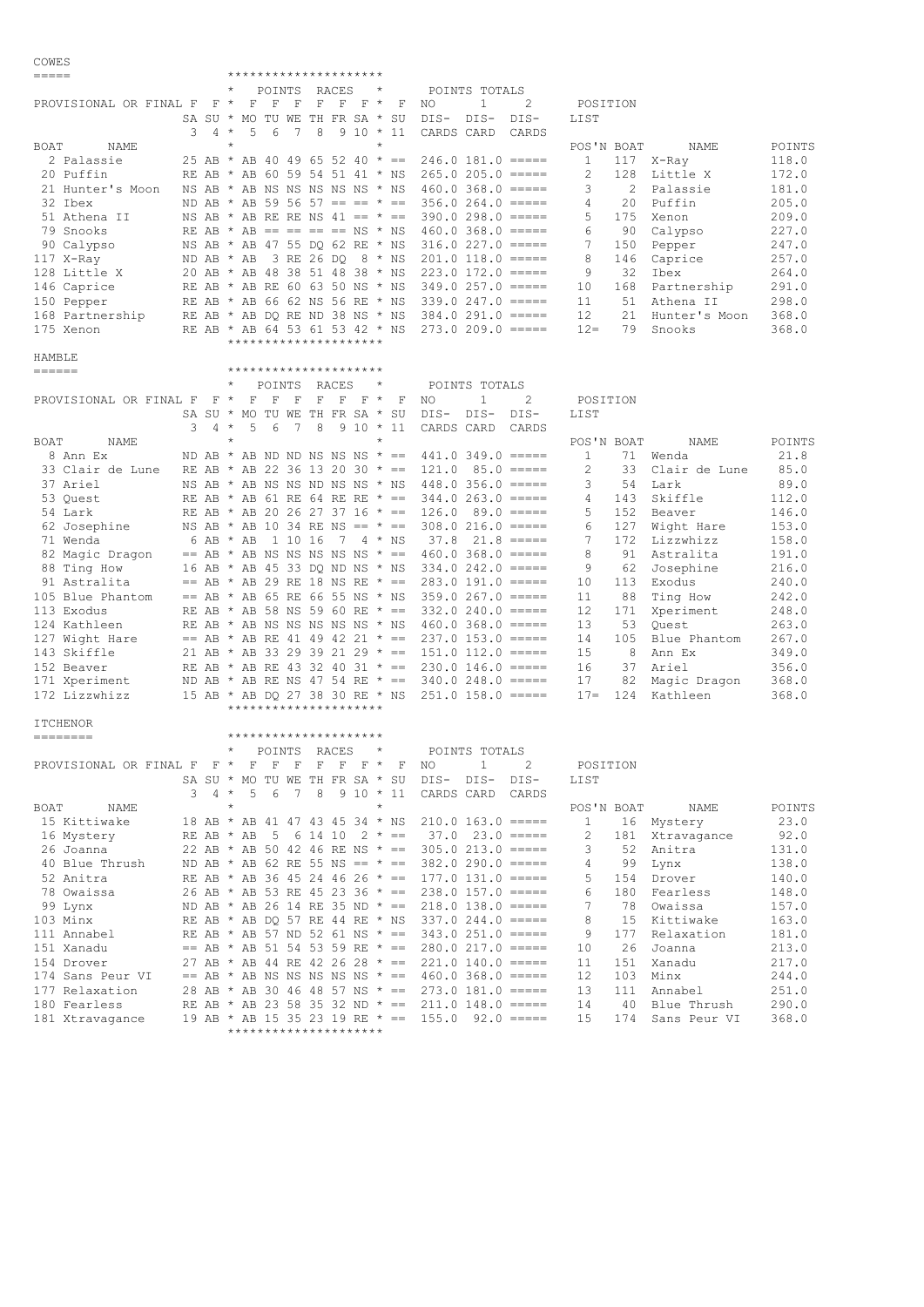## LYMINGTON

|                                                                                                                                                                                                                                                                                                                                                                                                                                                                                                                                                            |              | *********************                                   |   |                                        |                              |        |
|------------------------------------------------------------------------------------------------------------------------------------------------------------------------------------------------------------------------------------------------------------------------------------------------------------------------------------------------------------------------------------------------------------------------------------------------------------------------------------------------------------------------------------------------------------|--------------|---------------------------------------------------------|---|----------------------------------------|------------------------------|--------|
|                                                                                                                                                                                                                                                                                                                                                                                                                                                                                                                                                            |              | POINTS RACES<br>$\star$                                 |   | POINTS TOTALS                          |                              |        |
| PROVISIONAL OR FINAL F                                                                                                                                                                                                                                                                                                                                                                                                                                                                                                                                     | $F^*$        | F<br>F<br>$\mathbf{F}$<br>$\mathbb{F}$<br>F<br>$F^*$    | F | 2<br>NO<br>$\mathbf{1}$                | POSITION                     |        |
|                                                                                                                                                                                                                                                                                                                                                                                                                                                                                                                                                            |              | SA SU * MO TU WE TH FR SA * SU                          |   | DIS-DIS-<br>DIS-                       | LIST                         |        |
|                                                                                                                                                                                                                                                                                                                                                                                                                                                                                                                                                            | 3            | 8<br>$910 * 11$<br>$4 *$<br>5<br>6<br>7                 |   | CARDS CARD<br>CARDS                    |                              |        |
| BOAT<br>NAME                                                                                                                                                                                                                                                                                                                                                                                                                                                                                                                                               |              | $^{\star}$<br>$^{\star}$                                |   |                                        | POS'N BOAT<br>NAME           | POINTS |
| 3 Silhouette                                                                                                                                                                                                                                                                                                                                                                                                                                                                                                                                               |              | 4 AB * AB 13 20 DO 14 == * ==                           |   | $228.0$ 136.0 =====                    | $\mathbf{1}$<br>161 Mayday   | 12.3   |
| 5 Madcap                                                                                                                                                                                                                                                                                                                                                                                                                                                                                                                                                   |              | RE AB * AB RE 11<br>7 RE<br>$3 * ==$                    |   | $180.0$ $96.0$ $====$                  | 2<br>170<br>Oyster           | 27.8   |
| 9 Zest                                                                                                                                                                                                                                                                                                                                                                                                                                                                                                                                                     |              | 9 AB * AB 32 30 DQ 36 RE * == 250.0 161.0 =====         |   |                                        | 3<br>176 Crumpet             | 33.0   |
| 18 Michelle                                                                                                                                                                                                                                                                                                                                                                                                                                                                                                                                                |              | RE AB * AB 52 RE NS NS NS * NS 409.0 317.0 =====        |   |                                        | 119<br>4<br>Lone Star        | 34.0   |
| 45 Jewel                                                                                                                                                                                                                                                                                                                                                                                                                                                                                                                                                   |              | $==$ AB * AB RE 23 29 RE 12 * == 223.0 139.0 =====      |   |                                        | 5<br>156 Gleam               | 37.0   |
|                                                                                                                                                                                                                                                                                                                                                                                                                                                                                                                                                            |              |                                                         |   |                                        |                              |        |
| 48 Vega                                                                                                                                                                                                                                                                                                                                                                                                                                                                                                                                                    |              | $==$ AB * AB == == == == RE * == 431.0 339.0 =====      |   |                                        | 6<br>92<br>Persephone        | 61.0   |
| 69 Helena                                                                                                                                                                                                                                                                                                                                                                                                                                                                                                                                                  |              | ND AB * AB RE                                           |   | 7 19 NS == $* = 294.0202.0 = ==$       | 7<br>5<br>Madcap             | 96.0   |
| 76 Myrtle                                                                                                                                                                                                                                                                                                                                                                                                                                                                                                                                                  |              | NS AB * AB 39 44 41 31 35 * NS 190.0 146.0 =====        |   |                                        | 8<br>164<br>Diana            | 133.0  |
| 80 Melody                                                                                                                                                                                                                                                                                                                                                                                                                                                                                                                                                  |              | 13 AB * AB 42 61 62 NS NS * NS                          |   | $349.0257.0 == ==$                     | 9<br>3<br>Silhouette         | 136.0  |
| 92 Persephone                                                                                                                                                                                                                                                                                                                                                                                                                                                                                                                                              |              | RE AB * AB 11 19 21 DO 10 * NS 144.0                    |   | $61.0$ =====                           | 45<br>10<br>Jewel            | 139.0  |
| 93 Margaret                                                                                                                                                                                                                                                                                                                                                                                                                                                                                                                                                |              | RE AB * AB ND ND RE ND RE * NS                          |   | $383.0299.0 == ==$                     | 11<br>76<br>Myrtle           | 146.0  |
| 106 Sandpiper                                                                                                                                                                                                                                                                                                                                                                                                                                                                                                                                              |              | NS AB $*$ AB ND NS NS ND NS $*$ NS                      |   | $435.0$ $343.0$ $====$                 | 12<br>- 9<br>Zest            | 161.0  |
| 119 Lone Star                                                                                                                                                                                                                                                                                                                                                                                                                                                                                                                                              |              | 4 8 16<br>$6 * ==$<br>5 AB * AB RE                      |   | $34.0$ =====<br>118.0                  | 13<br>69<br>Helena           | 202.0  |
| 131 Proxy                                                                                                                                                                                                                                                                                                                                                                                                                                                                                                                                                  |              | NS AB * AB 55 RE RE NS NS * NS                          |   | $400.0$ 308.0 $====$                   | 14<br>147<br>Foxy            | 224.0  |
| 147 Foxy                                                                                                                                                                                                                                                                                                                                                                                                                                                                                                                                                   |              | RE AB * AB NS NS 37<br>$3 == * ==$                      |   | $316.0224.0 == ==$                     | 15<br>80<br>Melody           | 257.0  |
| 156 Gleam                                                                                                                                                                                                                                                                                                                                                                                                                                                                                                                                                  | 12 AB $*$ AB | $4 \t 8 \t 25 \t 12 \t 13 \t \cdot \t ==$               |   | $37.0$ =====<br>62.0                   | 16<br>93<br>Margaret         | 299.0  |
| 161 Mayday                                                                                                                                                                                                                                                                                                                                                                                                                                                                                                                                                 |              | 1 AB * AB RE<br>1 10<br>$\mathbf{1}$<br>$1 * ==$        |   | $96.3 \quad 12.3 \quad == ==$          | 17<br>131<br>Proxy           | 308.0  |
| 164 Diana                                                                                                                                                                                                                                                                                                                                                                                                                                                                                                                                                  |              | 17 AB * AB 49 40 22 22 ND * == 196.0 133.0 =====        |   |                                        | 18<br>18<br>Michelle         | 317.0  |
|                                                                                                                                                                                                                                                                                                                                                                                                                                                                                                                                                            |              | 2 AB * AB 21<br>2<br>1<br>4 RE $* ==$                   |   | 90.8<br>$27.8$ =====                   | 19<br>48                     | 339.0  |
| 170 Oyster                                                                                                                                                                                                                                                                                                                                                                                                                                                                                                                                                 |              |                                                         |   |                                        | Vega                         |        |
| 176 Crumpet                                                                                                                                                                                                                                                                                                                                                                                                                                                                                                                                                |              | NS AB * AB 18<br>9<br>6<br>9<br>$9 * =$                 |   | 51.0<br>$33.0$ =====                   | 20<br>106<br>Sandpiper       | 343.0  |
|                                                                                                                                                                                                                                                                                                                                                                                                                                                                                                                                                            |              | *********************                                   |   |                                        |                              |        |
| PARKSTONE                                                                                                                                                                                                                                                                                                                                                                                                                                                                                                                                                  |              |                                                         |   |                                        |                              |        |
| =========                                                                                                                                                                                                                                                                                                                                                                                                                                                                                                                                                  |              | *********************                                   |   |                                        |                              |        |
|                                                                                                                                                                                                                                                                                                                                                                                                                                                                                                                                                            |              | $^{\star}$<br>POINTS RACES<br>$^{\star}$                |   | POINTS TOTALS                          |                              |        |
| PROVISIONAL OR FINAL F                                                                                                                                                                                                                                                                                                                                                                                                                                                                                                                                     | $F \star$    | $F$ F<br>F<br>$F$ $F$ $F$ $*$                           | F | NO<br>$\mathbf{1}$<br>2                | POSITION                     |        |
|                                                                                                                                                                                                                                                                                                                                                                                                                                                                                                                                                            |              | SA SU * MO TU WE TH FR SA * SU                          |   | DIS-<br>DIS-<br>DIS-                   | LIST                         |        |
|                                                                                                                                                                                                                                                                                                                                                                                                                                                                                                                                                            | 3            | $4 *$<br>5<br>8<br>$910 * 11$<br>6<br>7                 |   | CARDS CARD<br>CARDS                    |                              |        |
| BOAT<br>NAME                                                                                                                                                                                                                                                                                                                                                                                                                                                                                                                                               |              | $\star$<br>$\star$                                      |   |                                        | POS'N BOAT<br>NAME           | POINTS |
| 25 Morven                                                                                                                                                                                                                                                                                                                                                                                                                                                                                                                                                  |              | 5 28 RE $* ==$<br>$==$ AB $*$ AB 25 25                  |   | $83.0$ =====<br>146.0                  | 1<br>173<br>Heyday           | 20.0   |
| 36 Dolphin                                                                                                                                                                                                                                                                                                                                                                                                                                                                                                                                                 | RE AB * AB   | 8 12 15 11<br>7 * NS                                    |   | 53.0<br>$38.0$ =====                   | 2<br>36<br>Dolphin           | 38.0   |
| 43 Moonfleet                                                                                                                                                                                                                                                                                                                                                                                                                                                                                                                                               |              | RE AB * AB 19 22<br>4 8 19 $* ==$                       |   | 72.0<br>$50.0$ =====                   | 3<br>155<br>Whimbrel         | 40.0   |
| 61 Silver Wind                                                                                                                                                                                                                                                                                                                                                                                                                                                                                                                                             |              | NS AB * AB 16 48 33 ND 37 * == 209.0 134.0 =====        |   |                                        | 4<br>43<br>Moonfleet         | 50.0   |
| 64 Pintail                                                                                                                                                                                                                                                                                                                                                                                                                                                                                                                                                 |              | 14 AB * AB 35 17 36 33 22 * == 143.0 107.0 =====        |   |                                        | 5<br>108<br>Leading Wind     | 58.0   |
| 72 Venus                                                                                                                                                                                                                                                                                                                                                                                                                                                                                                                                                   |              |                                                         |   |                                        | 122<br>6<br>Eve              | 78.0   |
|                                                                                                                                                                                                                                                                                                                                                                                                                                                                                                                                                            |              | 7 AB * AB DQ 16 44 27 RE * NS 243.0 150.0 =====         |   |                                        |                              |        |
| 74 Fiona                                                                                                                                                                                                                                                                                                                                                                                                                                                                                                                                                   |              | RE AB * AB 31 51 31 29 NS * == 234.0 142.0 =====        |   |                                        | 137<br>$6=$<br>Ripple        | 78.0   |
| 89 Jinx                                                                                                                                                                                                                                                                                                                                                                                                                                                                                                                                                    |              | NS AB * AB 37 24 DQ DQ NS * == 325.0 233.0 =====        |   |                                        | 8<br>25<br>Morven            | 83.0   |
| 107 Carolet                                                                                                                                                                                                                                                                                                                                                                                                                                                                                                                                                |              | NS AB * AB 54 RE                                        |   | $9$ 24 18 $\star$ == 186.0 105.0 ===== | 9<br>107<br>Carolet          | 105.0  |
| 108 Leading Wind                                                                                                                                                                                                                                                                                                                                                                                                                                                                                                                                           |              | RE AB * AB 17 18 12 15 14 * NS                          |   | 76.0<br>$58.0$ =====                   | 10<br>64<br>Pintail          | 107.0  |
| 122 Eve                                                                                                                                                                                                                                                                                                                                                                                                                                                                                                                                                    | RE AB * AB   | 6 32 34 25 15 * NS                                      |   | 112.0<br>$78.0$ =====                  | 11<br>123<br>Lara            | 110.0  |
| 123 Lara                                                                                                                                                                                                                                                                                                                                                                                                                                                                                                                                                   |              | NS AB * AB 34 31 RE 18 27 * NS                          |   | $190.0$ 110.0 =====                    | 12<br>61<br>Silver Wind      | 134.0  |
| 126 Minuet                                                                                                                                                                                                                                                                                                                                                                                                                                                                                                                                                 |              | 24 AB * AB 28 52 50 58 39 * NS                          |   | $227.0$ 169.0 =====                    | 13<br>74<br>Fiona            | 142.0  |
| 137 Ripple                                                                                                                                                                                                                                                                                                                                                                                                                                                                                                                                                 | 8 AB * AB    | $7$ 28 20 34 23 $\star$ ==                              |   | 112.0<br>$78.0$ =====                  | 14<br>72 Venus               | 150.0  |
| 155 Whimbrel                                                                                                                                                                                                                                                                                                                                                                                                                                                                                                                                               |              | RE AB * AB 38<br>5 17 13<br>$5 * ==$                    |   | 78.0<br>$40.0$ =====                   | 15<br>126<br>Minuet          | 169.0  |
| 167 Tantarra                                                                                                                                                                                                                                                                                                                                                                                                                                                                                                                                               |              | NS AB * AB 24 RE RE ND NS * == 352.0 260.0 =====        |   |                                        | 89 Jinx<br>16                | 233.0  |
| 173 Heyday                                                                                                                                                                                                                                                                                                                                                                                                                                                                                                                                                 |              | 3 AB * AB 12 3 3 2 DQ * NS 90.0 20.0 ===== 17           |   |                                        | 167 Tantarra                 | 260.0  |
|                                                                                                                                                                                                                                                                                                                                                                                                                                                                                                                                                            |              | *********************                                   |   |                                        |                              |        |
| YARMOUTH                                                                                                                                                                                                                                                                                                                                                                                                                                                                                                                                                   |              |                                                         |   |                                        |                              |        |
| $\begin{tabular}{ll} \multicolumn{3}{l}{{\color{red}\boldsymbol{=}}} & \multicolumn{3}{l}{\color{blue}\boldsymbol{=}} & \multicolumn{3}{l}{\color{blue}\boldsymbol{=}} & \multicolumn{3}{l}{\color{blue}\boldsymbol{=}} & \multicolumn{3}{l}{\color{blue}\boldsymbol{=}} & \multicolumn{3}{l}{\color{blue}\boldsymbol{=}} & \multicolumn{3}{l}{\color{blue}\boldsymbol{=}} & \multicolumn{3}{l}{\color{blue}\boldsymbol{=}} & \multicolumn{3}{l}{\color{blue}\boldsymbol{=}} & \multicolumn{3}{l}{\color{blue}\boldsymbol{=}} & \multicolumn{3}{l}{\color$ |              | *********************                                   |   |                                        |                              |        |
|                                                                                                                                                                                                                                                                                                                                                                                                                                                                                                                                                            |              |                                                         |   |                                        |                              |        |
|                                                                                                                                                                                                                                                                                                                                                                                                                                                                                                                                                            |              | POINTS RACES * POINTS TOTALS                            |   |                                        |                              |        |
|                                                                                                                                                                                                                                                                                                                                                                                                                                                                                                                                                            |              | PROVISIONAL OR FINAL F F * F F F F F F * F NO           |   | $\mathbf{1}$<br>$\overline{2}$         | POSITION                     |        |
|                                                                                                                                                                                                                                                                                                                                                                                                                                                                                                                                                            |              | SA SU * MO TU WE TH FR SA * SU DIS- DIS- DIS-           |   |                                        | LIST                         |        |
|                                                                                                                                                                                                                                                                                                                                                                                                                                                                                                                                                            |              | $3 \t4 \t\t\t\t\t5 \t6 \t7 \t8 \t9 \t10 \t\t\t\t\t\t11$ |   | CARDS CARD CARDS                       |                              |        |
| BOAT NAME                                                                                                                                                                                                                                                                                                                                                                                                                                                                                                                                                  |              | $\star$<br>$\star$                                      |   |                                        | POS'N BOAT NAME              | POINTS |
| 75 Delight                                                                                                                                                                                                                                                                                                                                                                                                                                                                                                                                                 |              | 23 AB * AB 46 RE 56 NS 25 * == 300.0 208.0 =====        |   |                                        | $\mathbf{1}$<br>165 Tortoise | 32.0   |
| 110 Betox                                                                                                                                                                                                                                                                                                                                                                                                                                                                                                                                                  |              | 10 AB * AB 2 21 28 17 20 * == 88.0 60.0 =====           |   |                                        | 2<br>115 Might               | 45.0   |
| 115 Might                                                                                                                                                                                                                                                                                                                                                                                                                                                                                                                                                  |              | RE AB * AB 14 15 11 5 17 * == 62.0 45.0 =====           |   |                                        | 110 Betox<br>3               | 60.0   |
| 125 Arrow                                                                                                                                                                                                                                                                                                                                                                                                                                                                                                                                                  |              | RE AB * AB 43 39 40 39 32 * NS 193.0 150.0 =====        |   |                                        | 4<br>140 Lucrezia            | 134.0  |
| 133 Leda                                                                                                                                                                                                                                                                                                                                                                                                                                                                                                                                                   |              | 29 AB * AB 9 50 58 63 33 * == 213.0 150.0 =====         |   |                                        | 125 Arrow<br>5               | 150.0  |
| 140 Lucrezia                                                                                                                                                                                                                                                                                                                                                                                                                                                                                                                                               |              | ND AB * AB 56 37 30 43 24 * NS 190.0 134.0 =====        |   |                                        | 5= 133 Leda                  | 150.0  |
|                                                                                                                                                                                                                                                                                                                                                                                                                                                                                                                                                            |              |                                                         |   |                                        |                              |        |
| 148 Sirius                                                                                                                                                                                                                                                                                                                                                                                                                                                                                                                                                 |              | NS AB * AB 63 RE == 49 NS * == 377.0 285.0 =====        |   |                                        | 75 Delight<br>7              | 208.0  |

153 Sans Souci RE AB \* AB 67 RE 60 47 NF \* NS 318.0 237.0 ===== 8 153 Sans Souci 237.0 165 Tortoise 11 AB \* AB 27 13 2 6 11 \* NS 59.0 32.0 ===== 9 148 Sirius 285.0

\*\*\*\*\*\*\*\*\*\*\*\*\*\*\*\*\*\*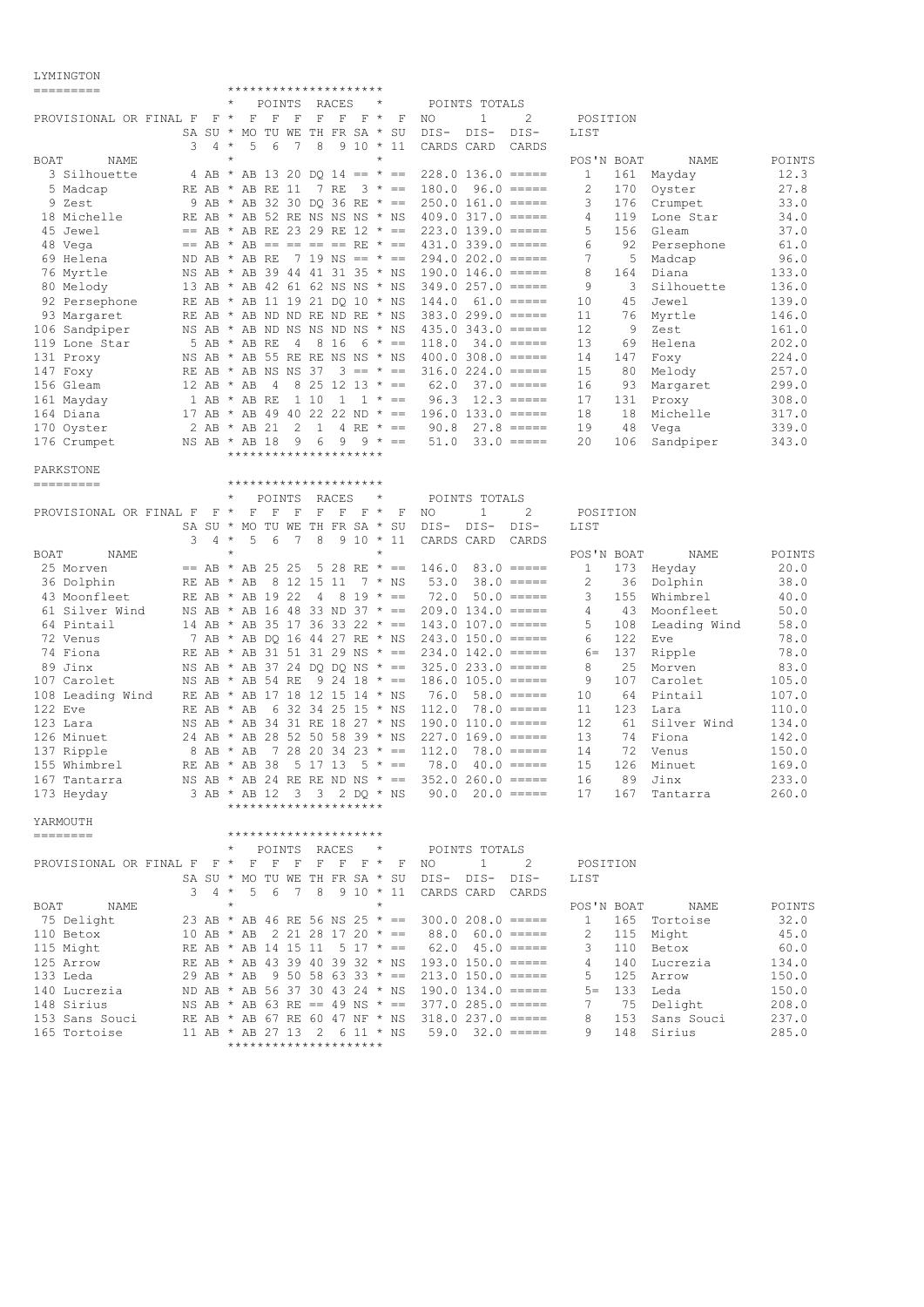## LIFEBOAT SPOONS

|      | TIFFROAT SPOONS                |   |                   |                  |             |   |   |           |              |                                                                  |         |                                |            |               |                                                  |              |            |                     |                |
|------|--------------------------------|---|-------------------|------------------|-------------|---|---|-----------|--------------|------------------------------------------------------------------|---------|--------------------------------|------------|---------------|--------------------------------------------------|--------------|------------|---------------------|----------------|
|      | ===============                |   |                   |                  |             |   |   |           |              | *********************                                            |         |                                |            |               |                                                  |              |            |                     |                |
|      |                                |   |                   |                  |             |   |   |           | POINTS RACES |                                                                  | $\star$ |                                |            | POINTS TOTALS |                                                  |              |            |                     |                |
|      | PROVISIONAL OR FINAL F         |   |                   | $F^*$            | $\mathbf F$ | F |   | $F$ F     | F            | $F^*$                                                            |         | F                              | ΝO         | $\mathbf{1}$  | 2                                                | POSITION     |            |                     |                |
|      |                                |   |                   |                  |             |   |   |           |              | SA SU * MO TU WE TH FR SA * SU                                   |         |                                | DIS-       | DIS-          | DIS-                                             | LIST         |            |                     |                |
|      |                                | 3 |                   | $4 *$<br>$\star$ | 5           | 6 | 7 | 8         |              | $910 * 11$                                                       | $\star$ |                                | CARDS CARD |               | CARDS                                            |              |            |                     |                |
| BOAT | NAME                           |   |                   |                  |             |   |   |           |              |                                                                  |         |                                |            |               |                                                  | POS'N BOAT   |            | NAME                | POINTS         |
|      | 2 Palassie                     |   |                   |                  |             |   |   |           |              | 25 AB * AB 40 49 65 52 40 * ==                                   |         |                                |            |               | $246.0$ 181.0 =====                              | $\mathbf{1}$ | 16         | Mystery             | 23.0           |
|      | 3 Silhouette                   |   |                   |                  |             |   |   |           |              | 4 AB * AB 13 20 DQ 14 == * ==                                    |         |                                |            |               | $228.0$ 136.0 =====                              | 2            | 176        | Crumpet             | 33.0           |
|      | 8 Ann Ex                       |   |                   |                  |             |   |   |           |              | ND AB $*$ AB ND ND NS NS NS $* ==$                               |         |                                |            |               | $441.0$ 349.0 $====$                             | 3            | 108        | Leading Wind        | 58.0           |
|      | 15 Kittiwake                   |   |                   |                  |             |   |   |           |              | 18 AB * AB 41 47 43 45 34 * NS                                   |         |                                |            |               | $210.0$ 163.0 $====$                             | 4            | 92         | Persephone          | 61.0           |
|      | 16 Mystery                     |   | RE AB * AB        |                  |             |   |   | 5 6 14 10 |              |                                                                  |         | $2 * ==$                       | 37.0       |               | $23.0 == ==$                                     | 5            | 122        | Eve                 | 78.0           |
|      | 18 Michelle                    |   |                   |                  |             |   |   |           |              | RE AB * AB 52 RE NS NS NS * NS                                   |         |                                |            |               | $409.0$ $317.0$ $====$                           | $5 =$        | 137        | Ripple              | 78.0           |
|      | 20 Puffin                      |   |                   |                  |             |   |   |           |              | RE AB * AB 60 59 54 51 41 * NS                                   |         |                                |            |               | $265.0205.0 == ==$                               | 7            | 33         | Clair de Lune       | 85.0           |
|      | 32 Ibex                        |   |                   |                  |             |   |   |           |              | ND AB * AB 59 56 57 == == * ==                                   |         |                                |            |               | $356.0264.0 == ==$                               | 8            | 181        | Xtravagance         | 92.0           |
|      | 33 Clair de Lune               |   |                   |                  |             |   |   |           |              | RE AB * AB 22 36 13 20 30 * ==                                   |         |                                | 121.0      |               | $85.0$ =====                                     | 9            | 64         | Pintail             | 107.0          |
|      | 37 Ariel                       |   |                   |                  |             |   |   |           |              | NS AB * AB NS NS ND NS NS * NS                                   |         |                                |            |               | $448.0$ 356.0 =====                              | 10           | 123        | Lara                | 110.0          |
|      | 52 Anitra<br>53 Quest          |   |                   |                  |             |   |   |           |              | RE AB * AB 36 45 24 46 26 * ==                                   |         |                                |            |               | $177.0$ $131.0$ =====<br>$344.0$ 263.0 =====     | 11<br>12     | 52<br>61   | Anitra              | 131.0<br>134.0 |
|      |                                |   |                   |                  |             |   |   |           |              | RE AB * AB 61 RE 64 RE RE * ==                                   |         |                                |            |               |                                                  |              | 140        | Silver Wind         |                |
|      | 61 Silver Wind                 |   |                   |                  |             |   |   |           |              | NS AB * AB 16 48 33 ND 37 * ==                                   |         |                                |            |               | $209.0$ 134.0 =====                              | $12-$        |            | Lucrezia            | 134.0          |
|      | 62 Josephine                   |   |                   |                  |             |   |   |           |              | NS AB * AB 10 34 RE NS == * ==                                   |         |                                |            |               | $308.0 216.0 == ==$                              | 14           | 3          | Silhouette          | 136.0          |
|      | 64 Pintail                     |   |                   |                  |             |   |   |           |              | 14 AB * AB 35 17 36 33 22 * ==                                   |         |                                |            |               | $143.0 107.0 == ==$                              | 15           | 154        | Drover              | 140.0          |
|      | 72 Venus<br>74 Fiona           |   |                   |                  |             |   |   |           |              | 7 AB * AB DQ 16 44 27 RE * NS                                    |         |                                |            |               | $243.0$ 150.0 =====                              | 16           | 74         | Fiona               | 142.0          |
|      |                                |   |                   |                  |             |   |   |           |              | 23 AB * AB 46 RE 56 NS 25 * ==                                   |         | RE AB * AB 31 51 31 29 NS * == |            |               | $234.0$ 142.0 =====                              | 17           | 76         | Myrtle              | 146.0          |
|      | 75 Delight                     |   |                   |                  |             |   |   |           |              |                                                                  |         |                                |            |               | $300.0208.0 == ==$                               | $17 -$       | 152        | Beaver              | 146.0          |
|      | 76 Myrtle                      |   |                   |                  |             |   |   |           |              | NS AB * AB 39 44 41 31 35 * NS                                   |         |                                |            |               | $190.0$ 146.0 =====                              | 19           | 180        | Fearless            | 148.0          |
|      | 78 Owaissa                     |   |                   |                  |             |   |   |           |              | 26 AB * AB 53 RE 45 23 36 * ==                                   |         |                                |            |               | $238.0$ 157.0 $====$<br>$460.0$ 368.0 =====      | 20           | 72         | Venus               | 150.0          |
|      | 79 Snooks                      |   |                   |                  |             |   |   |           |              | RE AB $*$ AB == == == == NS $*$ NS                               |         |                                |            |               |                                                  | $20 -$<br>22 | 133<br>127 | Leda                | 150.0          |
|      | 80 Melody                      |   |                   |                  |             |   |   |           |              | 13 AB * AB 42 61 62 NS NS * NS                                   |         |                                |            |               | $349.0257.0 == ==$                               |              |            | Wight Hare          | 153.0          |
|      | 88 Ting How                    |   |                   |                  |             |   |   |           |              | 16 AB * AB 45 33 DO ND NS * NS                                   |         |                                |            |               | $334.0$ 242.0 $====$                             | 23           | 78         | Owaissa             | 157.0<br>158.0 |
|      | 89 Jinx                        |   |                   |                  |             |   |   |           |              | NS AB * AB 37 24 DQ DQ NS * ==                                   |         |                                |            |               | $325.0$ $233.0$ $====$                           | 24           | 172        | Lizzwhizz           |                |
|      | 90 Calypso                     |   |                   |                  |             |   |   |           |              | NS AB * AB 47 55 DQ 62 RE * NS                                   |         |                                |            |               | $316.0 227.0 == ==$                              | 25           | 15         | Kittiwake           | 163.0          |
|      | 91 Astralita                   |   |                   |                  |             |   |   |           |              | $==$ AB * AB 29 RE 18 NS RE * ==                                 |         |                                |            |               | $283.0$ 191.0 $====$                             | 26           | 126<br>128 | Minuet              | 169.0          |
|      | 92 Persephone                  |   |                   |                  |             |   |   |           |              | RE AB * AB 11 19 21 DQ 10 * NS                                   |         |                                | 144.0      |               | $61.0$ =====                                     | 27           |            | Little X            | 172.0<br>181.0 |
|      | 103 Minx                       |   |                   |                  |             |   |   |           |              | RE AB * AB DQ 57 RE 44 RE * NS                                   |         |                                |            |               | $337.0244.0 == ==$                               | 28<br>$28 =$ | 2<br>177   | Palassie            | 181.0          |
|      | 106 Sandpiper                  |   |                   |                  |             |   |   |           |              | NS AB * AB ND NS NS ND NS * NS<br>RE AB * AB 17 18 12 15 14 * NS |         |                                |            |               | $435.0$ $343.0$ $== ==$<br>$58.0$ =====          | 30           | 91         | Relaxation          | 191.0          |
|      | 108 Leading Wind<br>113 Exodus |   |                   |                  |             |   |   |           |              | RE AB * AB 58 NS 59 60 RE * ==                                   |         |                                | 76.0       |               | $332.0$ 240.0 $====$                             | 31           | 20         | Astralita<br>Puffin | 205.0          |
|      | 122 Eve                        |   | RE AB * AB        |                  |             |   |   |           |              | 6 32 34 25 15 * NS                                               |         |                                | 112.0      |               | $78.0$ =====                                     | 32           | 75         | Delight             | 208.0          |
|      | 123 Lara                       |   |                   |                  |             |   |   |           |              | NS AB * AB 34 31 RE 18 27 * NS                                   |         |                                |            |               | $190.0 110.0 == ==$                              | 33           | 175        | Xenon               | 209.0          |
|      | 124 Kathleen                   |   |                   |                  |             |   |   |           |              | RE AB * AB NS NS NS NS NS * NS                                   |         |                                |            |               | $460.0$ 368.0 =====                              | 34           | 62         | Josephine           | 216.0          |
|      | 126 Minuet                     |   |                   |                  |             |   |   |           |              | 24 AB * AB 28 52 50 58 39 * NS                                   |         |                                |            |               | $227.0$ 169.0 $====$                             | 35           | 151        | Xanadu              | 217.0          |
|      |                                |   |                   |                  |             |   |   |           |              | == AB * AB RE 41 49 42 21 * ==                                   |         |                                |            |               | $237.0$ 153.0 $====$                             | 36           | 90         |                     | 227.0          |
|      | 127 Wight Hare<br>128 Little X |   |                   |                  |             |   |   |           |              | 20 AB * AB 48 38 51 48 38 * NS                                   |         |                                |            |               | $223.0$ 172.0 $====$                             | 37           | 89         | Calypso<br>Jinx     | 233.0          |
|      | 133 Leda                       |   | 29 AB * AB        |                  |             |   |   |           |              | $9\ 50\ 58\ 63\ 33 \star ==$                                     |         |                                |            |               | $213.0$ 150.0 =====                              | 38           | 113        | Exodus              | 240.0          |
|      | 137 Ripple                     |   | 8 AB * AB         |                  |             |   |   |           |              | $7$ 28 20 34 23 * ==                                             |         |                                | 112.0      |               | $78.0$ =====                                     | 39           | 88         | Ting How            | 242.0          |
|      | 140 Lucrezia                   |   |                   |                  |             |   |   |           |              | ND AB * AB 56 37 30 43 24 * NS                                   |         |                                |            |               | $190.0$ $134.0$ =====                            | 40           | 103        | Minx                | 244.0          |
|      | 146 Caprice                    |   |                   |                  |             |   |   |           |              | RE AB * AB RE 60 63 50 NS * NS                                   |         |                                |            |               | $349.0257.0 == ==$                               | 41           | 150        | Pepper              | 247.0          |
|      | 148 Sirius                     |   |                   |                  |             |   |   |           |              | NS AB * AB 63 RE == 49 NS * ==                                   |         |                                |            |               | $377.0285.0 == ==$                               | 42           | 80         | Melody              | 257.0          |
|      | 150 Pepper                     |   |                   |                  |             |   |   |           |              | RE AB * AB 66 62 NS 56 RE * NS                                   |         |                                |            |               | $339.0 247.0 = ==$                               | $42 =$       | 146        | Caprice             | 257.0          |
|      | 151 Xanadu                     |   |                   |                  |             |   |   |           |              | $==$ AB * AB 51 54 53 59 RE * ==                                 |         |                                |            |               | $280.0 217.0 == ==$                              | 44           | 167        | Tantarra            | 260.0          |
|      | 152 Beaver                     |   |                   |                  |             |   |   |           |              | RE AB * AB RE 43 32 40 31 * ==                                   |         |                                |            |               | $230.0$ 146.0 =====                              | 45           | 53         | Quest               | 263.0          |
|      | 154 Drover                     |   |                   |                  |             |   |   |           |              |                                                                  |         | 27 AB * AB 44 RE 42 26 28 * == |            |               | $221.0$ 140.0 =====                              | 46           | 32         | Ibex                | 264.0          |
|      | 167 Tantarra                   |   |                   |                  |             |   |   |           |              |                                                                  |         | NS AB * AB 24 RE RE ND NS * == |            |               | $352.0260.0 == ==$                               | 47           | 148        | Sirius              | 285.0          |
|      | 168 Partnership                |   |                   |                  |             |   |   |           |              |                                                                  |         | RE AB * AB DQ RE ND 38 NS * NS |            |               | $384.0 291.0 = ==$                               | 48           |            | 168 Partnership     | 291.0          |
|      | 172 Lizzwhizz                  |   |                   |                  |             |   |   |           |              |                                                                  |         |                                |            |               | 15 AB * AB DQ 27 38 30 RE * NS 251.0 158.0 ===== | 49           | 18         | Michelle            | 317.0          |
|      | 175 Xenon                      |   |                   |                  |             |   |   |           |              |                                                                  |         |                                |            |               | RE AB * AB 64 53 61 53 42 * NS 273.0 209.0 ===== | 50           | 106        | Sandpiper           | 343.0          |
|      | 176 Crumpet                    |   | NS AB * AB 18 9 6 |                  |             |   |   |           |              | $9 \t 9 \t \t \t =$                                              |         |                                |            |               | $51.0$ $33.0$ =====                              | 51           | 8          | Ann Ex              | 349.0          |
|      | 177 Relaxation                 |   |                   |                  |             |   |   |           |              |                                                                  |         | 28 AB * AB 30 46 48 57 NS * == |            |               | $273.0$ 181.0 =====                              | 52           | 37         | Ariel               | 356.0          |
|      | 180 Fearless                   |   |                   |                  |             |   |   |           |              |                                                                  |         | RE AB * AB 23 58 35 32 ND * == |            |               | $211.0$ 148.0 =====                              | 53           | 79         | Snooks              | 368.0          |
|      | 181 Xtravagance                |   |                   |                  |             |   |   |           |              | 19 AB * AB 15 35 23 19 RE * ==                                   |         |                                |            |               | $155.0$ $92.0$ =====                             | $53 -$       | 124        | Kathleen            | 368.0          |
|      |                                |   |                   |                  |             |   |   |           |              | *********************                                            |         |                                |            |               |                                                  |              |            |                     |                |